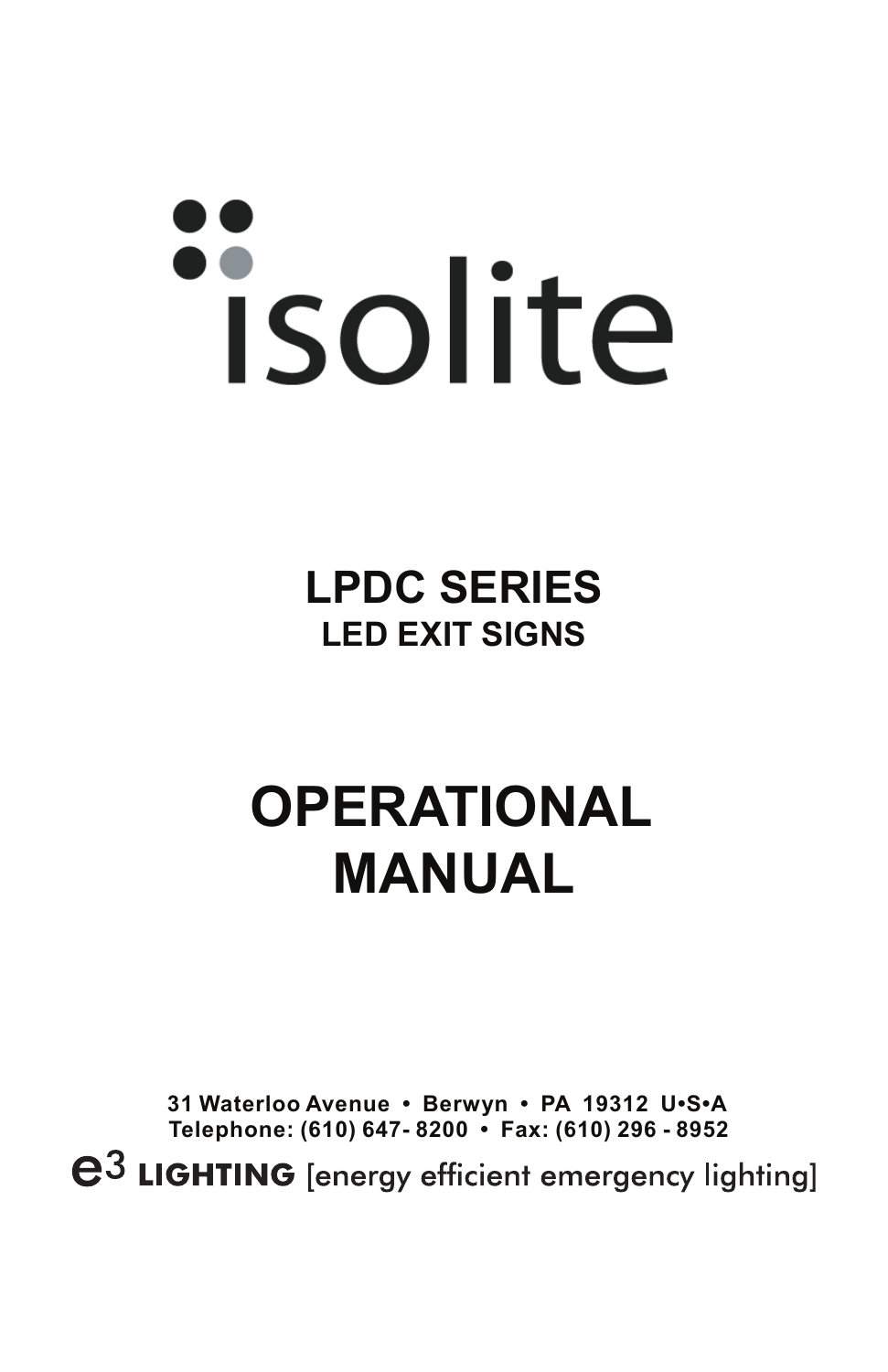# **LPDC SERIES LED EXIT**

# **INSTALLATION AND OPERATING INSTRUCTIONS**

## **IMPORTANT SAFEGUARDS**

When using electrical equipment, basic safety precautions should always be followed including the following:

### **READ AND FOLLOW ALL SAFETY INSTRUCTIONS**

- 1. Do not use outdoors.
- 2. Do not mount near gas or electric heaters.
- 3. Equipment should be mounted in locations and at heights where it will not readily be subject to tampering by unauthorized personnel.
- 4. The use of accessory equipment not recommended by the manufacturer may cause an unsafe condition.
- 5. Do not use this equipment for other than intended use.
- 6. Supply connections must be made inside the junction box and not inside the fitting.
- 7. Install using recommended junction box only.
- 8. Servicing of this equipment should be performed by qualified service personnel.

## **SAVE THESE INSTRUCTIONS**

#### **INSTALLATION PROCEDURE**

Model LPDC is designed to be mounted to a junction box (supplied by others). It can be either back, top or side mounted. The Single Face LPDC back mounts to either a standard 2" wide "switch box", or a 4" square or octagon box. Top or side mount requires the optional canopy and mounts to a 4" octagon box.

#### **BACK MOUNT INSTALLATION FOR SINGLE FACE LPDC**

- 1. Open enclosure, detach hinged front cover, slide out PCB assembly and remove molded lightbox by unscrewing 2 captive mounting screws.
- 2. Punch out appropriate screw hole and center knockouts to fit junction box.
- 3. Connect supplied jumper wires to feed wires in junction box as per local code. **Black lead for 120V** or **Orange lead for 277V CAP UNUSED LEAD** White lead for Neutral Green lead for Ground
- 4. Guide jumper wires through center hole and fasten enclosure to junction box.
- 5. Reinstall PCB assembly and molded lightbox into enclosure. Ensure that all cables are plugged into connector(s) on PCB.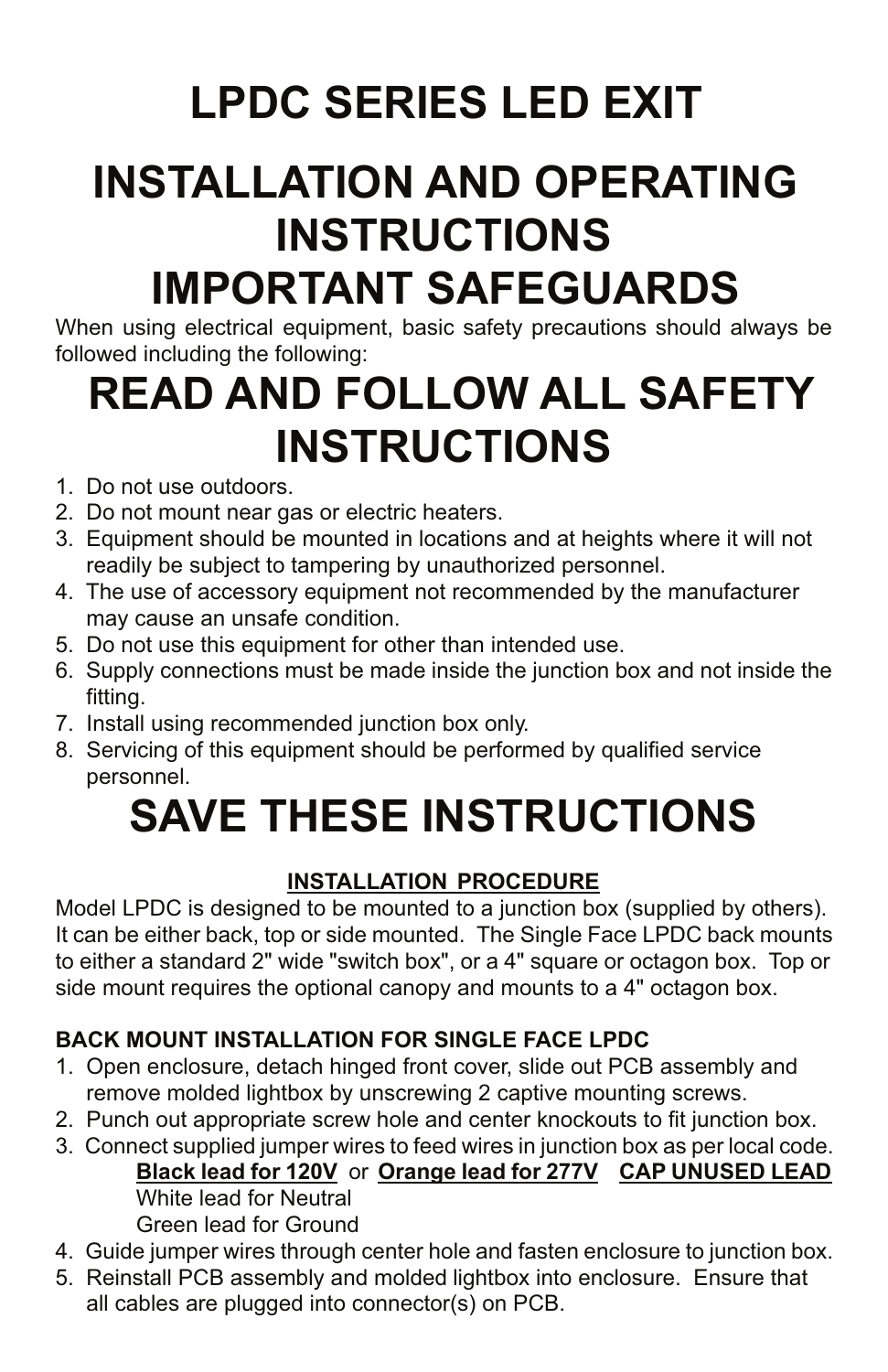- 6. Route jumper wires straight up rear of enclosure, through notch in molded lightbox, and along top of enclosure. Push wires into appropriate "P" nut wire connectors, observing match of leadwire colors.
- 7. Remove diffuser from front cover and knock out directional indicator(s) as required. Replace diffuser and re-attach front cover.

#### **SIDE OR TOP MOUNT INSTALLATION USING CANOPY**

- 1. Follow steps above, except knock out appropriate canopy mounting holes in top or side. On double face signs, remove rear diffuser and knock out appropriate directional indicator(s). Fasten canopy to housing using flanged nipple and locknut supplied, with flange inside housing and locknut inside canopy. .
- 2. Mount fixture to junction box using spider plate supplied.

#### **MASTER/REMOTE WIRING**

Two connection terminal blocks, with connections marked Red and White, are mounted on the PCB assemblies in both the Master and Remote signs. Interconnect the Master and Remote with a 2 conductor cable (22 AWG minimum) per the National Electric Code, observing correct polarity. Distance of run should be 50 feet or less. Isolite recommends a recognized cable suitable for alarm systems or thermostat controls.

#### **COMPLETION OF INSTALLATION**

- 1. Close cover to fixture and reapply power.
- 2. Notify the authority having jurisdiction upon completion.

#### **OPERATION**

Energizing the AC supply will illuminate the unit.

#### **DIAGNOSTICS**

Self Powered (EM) versions are equipped with built-in battery diagnostics which indicates, via flashing of the indicator light, that the battery needs replacement. If flashing occurs after a new installation, check that the battery plug is properly inserted into the circuit board connector.

#### **TEST - SELF POWERED VERSIONS**

To test Self Powered (EM) versions, use test switch to simulate AC power outage. The indicator light will go out, and the sign will remain lit, indicating transfer to emergency mode; and remain lit on battery power until switch is released. Release of switch will automatically restore AC/battery charge mode, with indicator light on. Testing for longer periods is best accomplished by turning off AC circuit power to the unit. Signs should be tested in accordance with National Electric Code and NFPA 101 Life Safety Code requirements. Isolite recommends monthly testing for 30 seconds and yearly testing for 90 minutes. Note that the batteries will take some time to reach full charge after a prolonged test, and that the unit cannot provide full duration operation should a real power outage occur before the batteries have had an opportunity to reach full charge. Isolite recommends that long duration tests be limited to once yearly, and be timed when the area will be unoccupied afterwards.